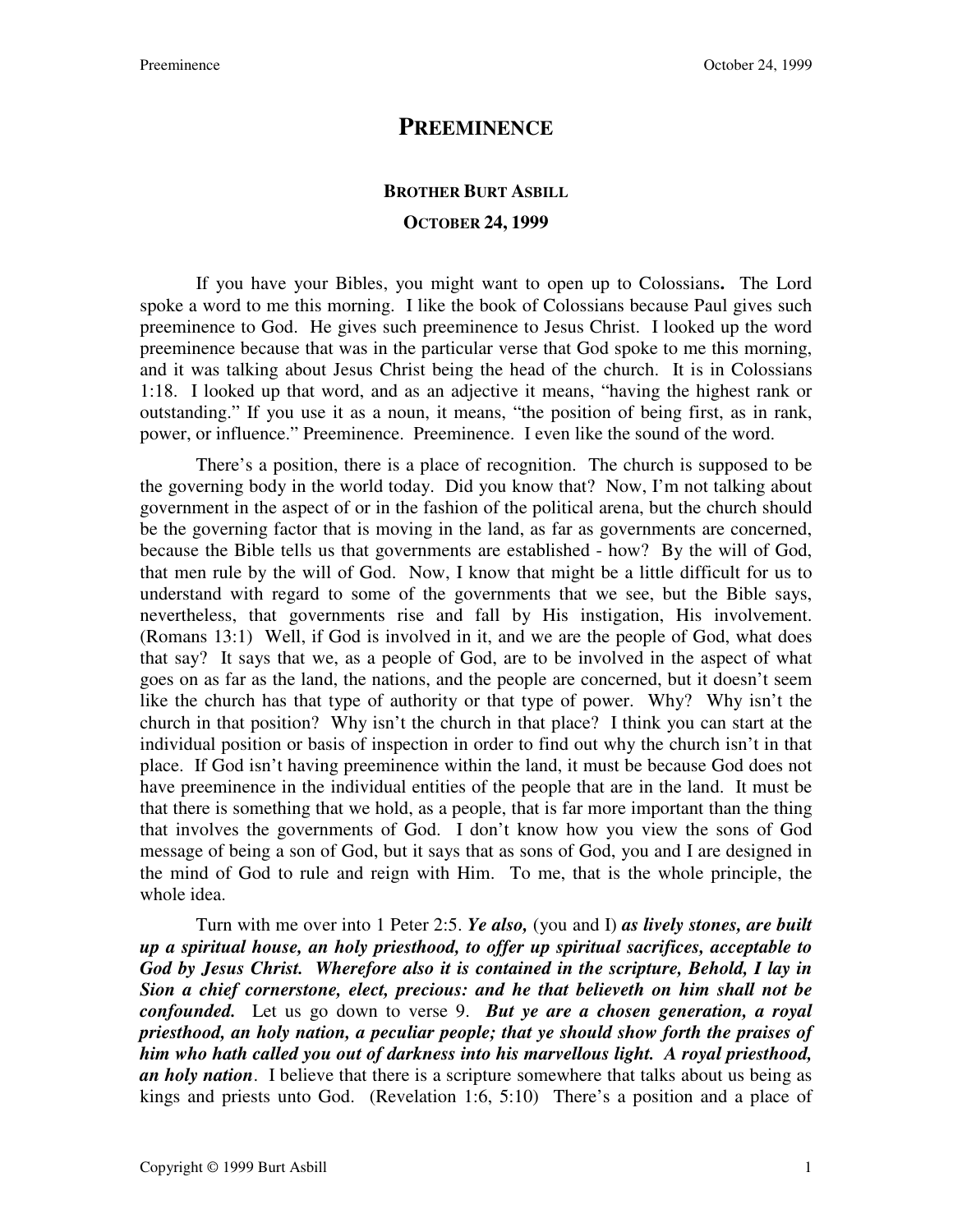responsibility that you and I have for the things that go on in the environment in which God has placed us. Have you ever thought about that? How did you wind up in the place that you're in, doing the thing that you're doing? Have you ever really given it much thought? You know, most of us are in a particular job or occupation for what purpose? To make a living. Bring home the bread. Put the roof over the house. Put clothes on our bodies and food in our stomachs, right? You've got to pay the rent, pay the phone bill and pay the gas bill. Isn't that why you go to work? There is something that is out of sync with that type of thinking in the position of being kings and priests. Are you understanding what I'm saying? There is something that does not correlate. It does not come together in the attitude that we have with regards to the position of living if we are called to be kings and priests. Kings and priests means that you have a position of relationship that has a responsibility, that has the ability to overshadow. Overshadow. That means that there is a position of domination that you are required to have in that place of authority.

 Go back with me into Genesis, please. We need to begin to exercise some of the authority that God has given us as Christians. We need to begin to exercise some of the authority that God has given us as kings and priests. Genesis 1:26, *And God said, Let us make man in our image, after our likeness: and let them have ...* What? Hello! What is 'dominion' to you? What does it mean? Does it mean to get your paycheck at the end of the month? Does it mean to have the word PAID stamped on your phone bill or your gas bill? Or does it mean that you make the payment on your house or car? Does it mean to make the installment on the loan to which you are indebted ? Is that what it means to have dominion? Now, all of those things might be a fact of life, but in the midst of all of those circumstances, there should be an attitude that generates an energy that creates an ability to us to rise up over that set of circumstances, and in spite of that position of bondage or that position of necessity, there is still the ability that we have to function as kings and priests.

 But the problem is that we don't function as kings and priests. We are brought into subjugation by the thing which we are to have an authority over. If that weren't enough, it was just our own inner personal environment. You can't rule out here, kings or nations or governments, unless you first can rule in here (over your own nature). It says, *...have dominion over the fish of the sea and over the fowl of the air, and over the cattle, and over all the earth, and over every creeping thing that creepeth upon the earth*. Over every creeping thing that creepeth upon the earth. That means even your own nature. Over your own nature. Over your own internal environment. Hello! Depression, frustration, anger, futilities, resentment, bitterness, argumentation, the power to provoke or anger. Come on, brethren!

 So it says in verse 28, *And God blessed them, and said unto them, Be fruitful, and multiply, and replenish the earth,...* Hello! Replenish the earth. It's in line with the objective that you and I have with regard to the position of being kings and priests, but we're so involved in the activity of our life, or we are so under the influence of our own personal environment that we don't spend much time thinking about replenishing the earth. If the truth of the matter were known, I think we spend more time just thinking or hoping that we can make it from today into tomorrow. Or maybe we don't think about it. Maybe we just drag ourselves from one point of the day unto the next point of the day,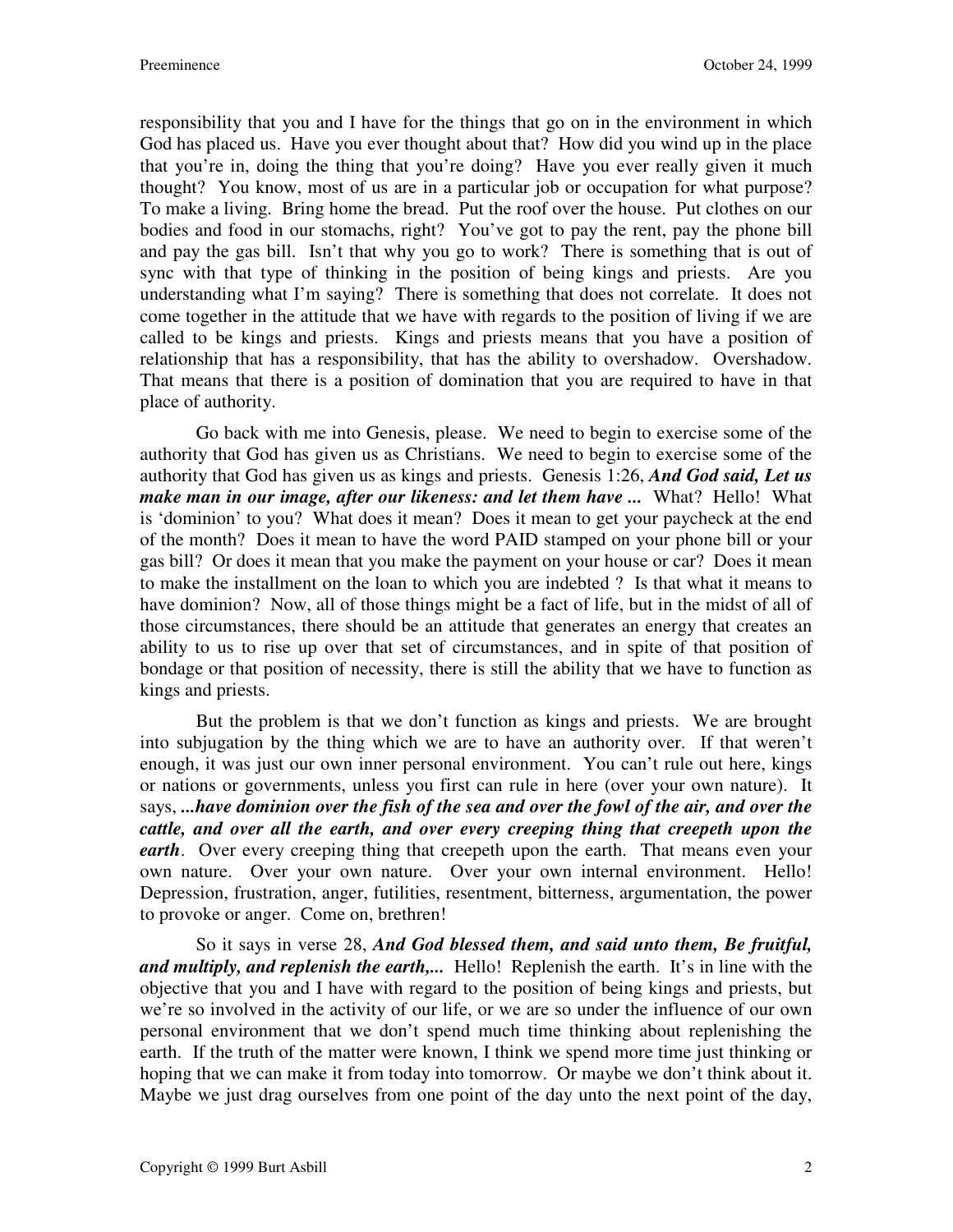doing the same thing that we did the day before and becoming more frustrated over the aspect of having to do it! Why? It's because we don't understand the position of relationship that God desires to have with the church and with humanity on a whole. It says He is the head. Isn't that what Colossians said? I would have liked to have traveled with Paul. In spite of the fact he didn't have airplanes, I would have liked to have traveled with Paul. That would have been just a tremendous experience.

 Colossians 1:18, *And he is the head of the Body, the church...* I want to ask you a personal question. Is Christ your head? Is Christ your head? It says that He is the head of the Body, which is the church. Is Christ your head? Does He have preeminence in all of your affairs? If He came and told you that the thing that you're doing that you want to do (and you're doing it because you want to do it), not to do it, would you give Him preeminence? It's a valid question. It's a valid question! We want to know, "Where is the power? Where is the power? Where are the signs and the wonders? Where are they?" Well, they haven't changed. God hasn't changed. He hasn't changed from what He was yesterday. He's still the God of Paul. He's the God of Peter, the man that walked down the street and people would bring their sick out and perchance the shadow of the man would flow out and provide...why, why, why? Why? Why?! You know something, Peter came to grips with something that was within Peter, and he submitted it to Someone with greater authority. He submitted his life and his actions to that authority, and that authority began to move in the environment that we call "Peter." There are many things that we say about Peter, but very little is mentioned with regard to the position of power that the man had! Do you understand? Peter wasn't perfect, but in the measure that Peter had, he began to move in a manner and fashion to bring about the desired results that God wanted with regards to the environment that he himself was in!

 It says that, *he is the head of the body, the church*. Is Christ your head? Is Christ your head? Is Christ running your bank account? Is Christ running your home, your business, your job? Now, you may be working for another employer but that has no business, nothing to do with your relationship with Christ. Christ should have preeminence in that type of an environment. You're not down there just to draw a check. You're not down there just to do a job. You're not down there just to make a living, just so that you can live and can eat, that you can drive a car or have clothes. You're down there as an emissary of the kingdom of God. You're down there as a protege of Christ! Do you hear me? Being trained to rule and to reign. Are you ruling and reigning? Does He have that type of preeminence in your personal affairs? The things that you like to do and the things that you don't like to do: does He have preeminence over that aspect of your life? Do you have your life kind of planned out? Are you going to do this and you're going to do that and you're going to do that? Are these all things that you're somehow hoping that God is going to put His blessing upon? Do you know that this is the will of God and the thing that you are supposed to be doing? Is Christ your head? Is He your head? Is He your head? Is Christ your head? If He's not your head, then you're not in the church. Hello! You're not in the church. You're not in the church that Christ calls His Body. No matter how much they may preach Body, no matter how much it is Body oriented, it doesn't make any difference if they have four hundred elders that are over a congregation of thousands of people, it makes no difference. If Christ is not your head, then you are not part of the operation that God calls the Body.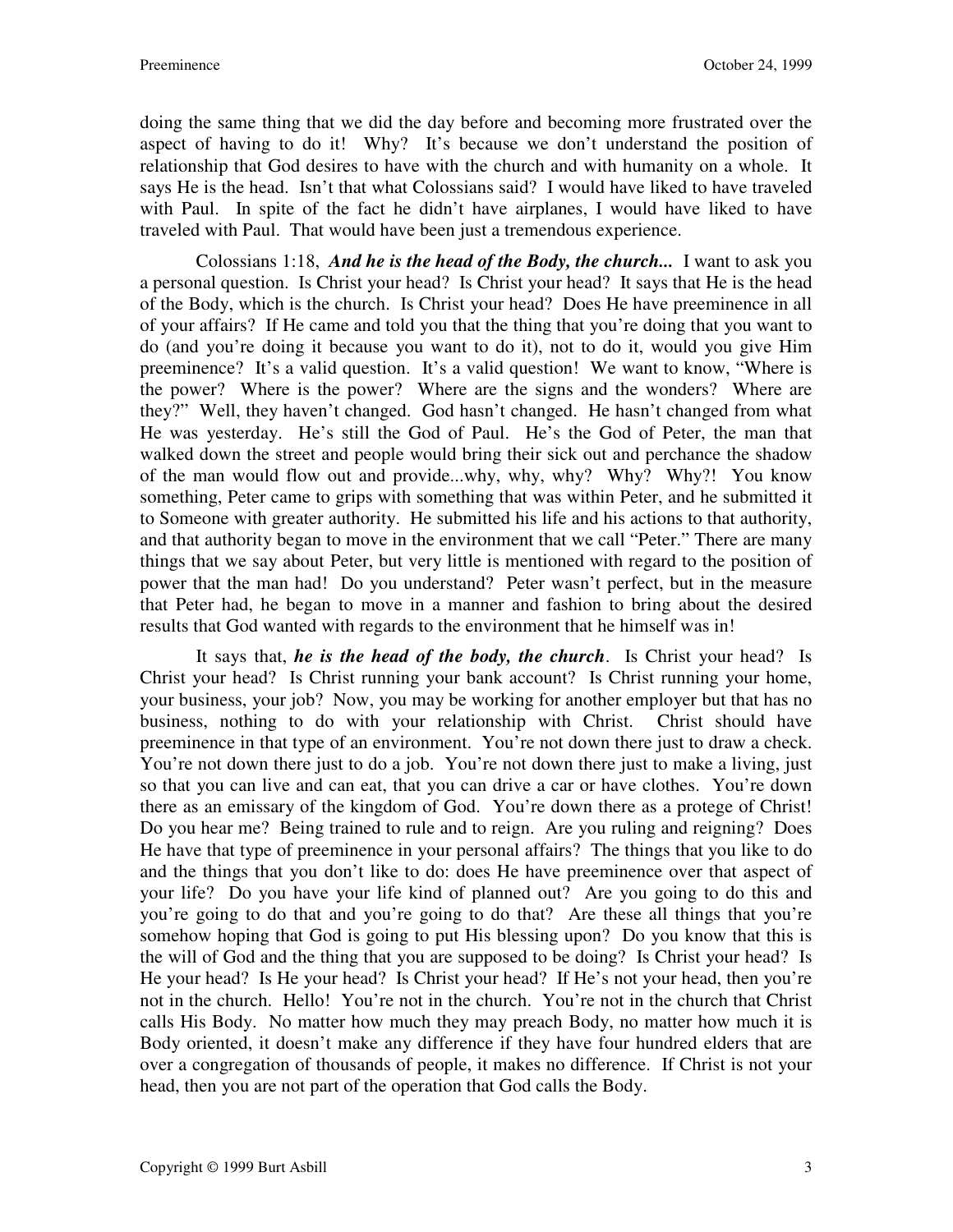There is a position of relationship that requires us to begin to submit ourselves to the will of God. Most of our trouble comes from resisting the will of God. Most of the difficulties that we have in life come from resisting the will of God. Not from submitting to the will of God. If you're submitting to the will of God, it doesn't mean that you're not going to have troubles. You are going to have troubles. But in the midst of the trouble, Paul said, "I am more than a conqueror." (Romans 8:37) I am more than a conqueror. There is an attitude arrangement that comes with regard to "he that is a son of God" and "he that is moving in the position of dominion and authority," and one who is just subjugated to Christianity. Most of the church is subjugated to Christianity on a "have to" basis. They feel caught between the rock and the hard place. Hello!? They feel caught between the rock and the hard place like Jacob. Did you know that Jacob was between a rock and a hard place? He had Laban on one side, and Esau on the other. He couldn't go forward and he couldn't go back. Most of us are being constrained to go in a particular direction at a particular time because of the external pressures of our life and the things that have been happening. But there is coming a time when those external pressures will not be sufficient to constrain you, or to drive you, or to force you into a place where you obligate to submit yourself, subjugate yourself to Christianity. Did you know that? There is a time coming for every individual.

 It's amazing that the older you get the harder it is for you to change. You become more solidified in certain habits and in certain attitudes and in certain ways. That's why the Bible talks about bearing the yoke while you're young. I have seen people who have, at a young age, begun to move in the things of God, begun to submit themselves to the dealings of God but as they began to move in to God and submit themselves, God began to get a little closer to home, closer inward. He began to work a little more with their heart and get into their soul, into their emotional realm, into the realm of their mind, the realm of the will, the realm of submission and all these things that Christianity talks about, and there are places that they do not want the Holy Ghost to come into. They rise up in rebellion and they say, "No, God, please! I don't want you to have that portion." Everything seems fine and dandy, hunky-dory for awhile, but there's one problem. They're getting older. They're getting older. The older they get, the more it seems their will begins to break down under the stress of obligation. Sometimes resentment begins to build up within the factor of the man's or the woman's soul over the fact that that position of subjugation to righteousness is by an obligatory position of responsibility. It's not enough. It is not enough. They turn. They turn. They begin to manifest certain attitudes. You hear words come out of their mouth that they never would have thought of speaking. Do you hear me? They will move in certain attitudes that you never thought that that person would ever move in. Why? It's because the change or the reality of the experience of Christ having preeminence in all things was not something that was a reality to them or a thing that they were allowing to work within the confines of their life while they were young. They become more crystallized, unbendable, more breakable, more fragile, more crackable. I think that a lot of these diseases that you find common in old people, like Ahlzeimers disease or senility are not diseases that are belonging to the church. Do you hear me? A Christian who grows old in the Lord (his body is becoming older, it's changing, it's going through a process of change, it's doing things that it has never done before, or it can't do things that it used to be able to do) but in the Lord there is a youth and a vitality that is coming into his spirit. There is an attitude that he has that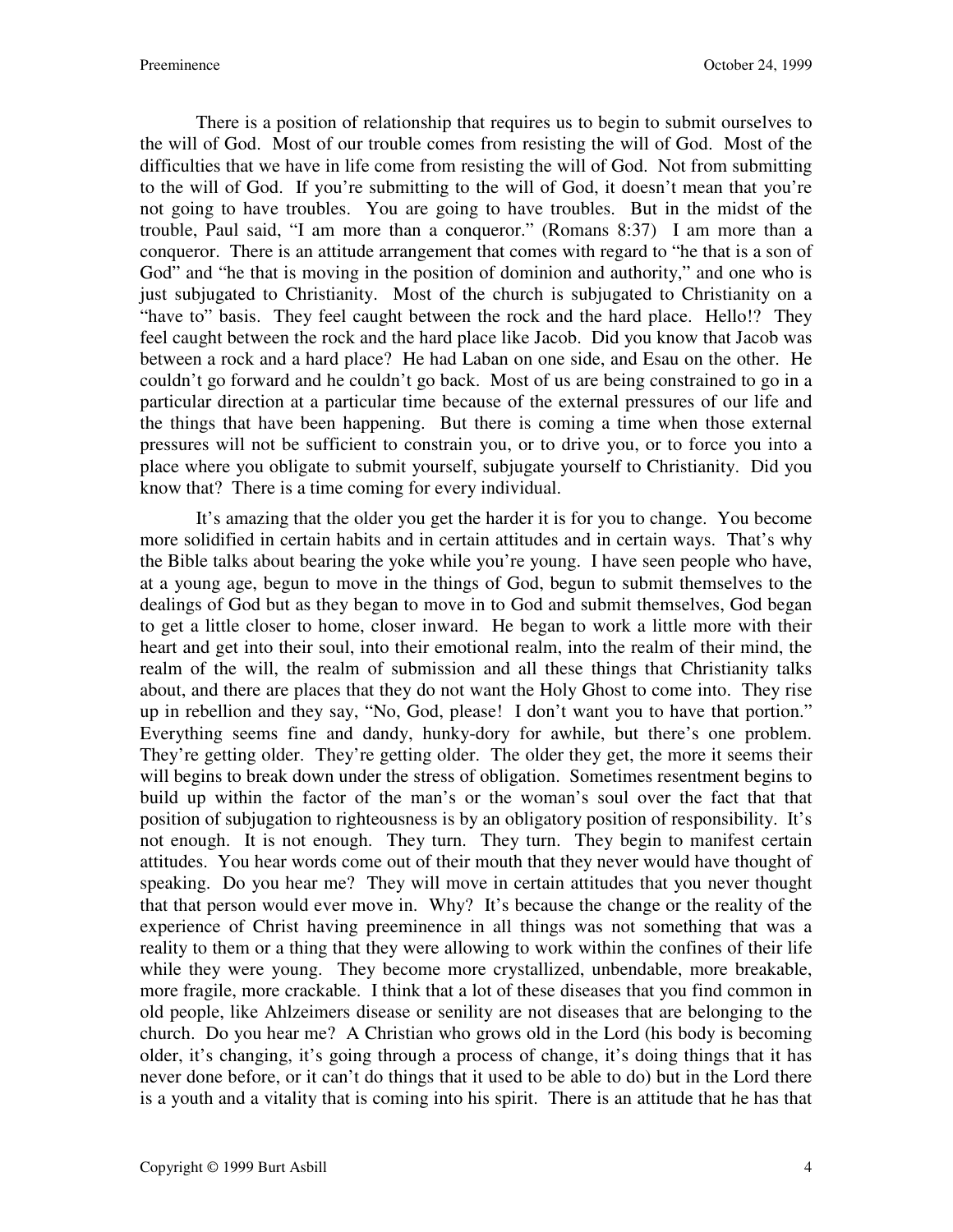is entirely different that resists the thought or the intent of Alzheimers or senility. Senility is a spirit of rebellion. There may be other things that are working on the natural level that bring about this thing, but, I'm telling you, it's the fact of the matter of a man that has subjugated himself, not to God, but to the world of his environment. It's a man or a woman that has not been in the position of giving Christ the preeminence and the place that is His to take.

 Let's go back up in that chapter of Colossians. Paul is talking to the Colossian church in verse 9, *For this cause we also, since the day we heard it, do not cease to pray for you, and to desire that ye might be filled with the knowledge of his will in all wisdom and spiritual understanding;* Why? Why is it necessary to have that type of relationship? Why? It's because you're being tutored to be a son of God. You're being nurtured for a position of dominion. The work of you and I as proteges, as Christians of God, is to be in the business of subduing something. What are we supposed to be subduing? One another? It seems like we work a lot on that. Of trying to bring you into subjugation to what I think is right or what you think is right, and the only thing that is right is "thus saith the Lord," those things that are out of the realm of the heavenlies. You know, there's a lot of good men who are involved in the Gospel of Jesus Christ. I feel for a lot of these men. We go out to a lot of different places, and we begin to share this word of the kingdom, and we meet a lot of men who are pastors. They have a call of God on their life. The problem is that they have been swallowed up by a system and indoctrinated in such a fashion and in such a manner that has corrupted their thinking. They think that the only way that they can do things is by politics, and moving in a position of authority that is contrary to righteousness.

 You know, when I first came into this word many years ago, they were talking about ruling and reigning with Christ. They were using the scripture that is found in Revelation when it talks about that God would rule the nations with a rod of iron. (Revelation 2:27,12:5,19:15) I used to think, "Man, just give me that iron and we'll walk around and all those that resist, we'll just bash them over the head, bash them over the head with that rod of iron." Oh, yes, oh, yes. Now, if you don't think that way, praise God! You don't have to overcome that aspect of humanity. But the fact of the matter is, that was the perception which we had as a fellowship. I'm not talking about just the fellowship in which I was fellowshipping but the fellowship universal. There was a position or a place that we thought we could just take the rod of iron and use it like a club! Until one day, I had a dream and in the dream I was laying upon a couch and here was this rod of iron, but there was a space between my hand and it, which means that I had no control over what the rod of iron was supposed to do. The only position and the only place that I had was one that was at rest. Do you hear me? I was to be in a position of 'at rest' in the Lord. What does it say? *There remaineth therefore a rest to the people of God.* (Hebrews 4:9) It talks about the Sabbath day in the natural not being the fullness or the fulfillment of the rest that was the intention of God's mind when He set forth the regulation, "Thou shalt keep the Sabbath day holy." (Exodus 20:8) Hallelujah! We know that the rest of God is coming in and moving and abiding in that position of Holy Ghost! I have nothing to do with it. I have absolutely nothing to do with it. I am supposed to be an instrument which God comes into, moves in and around, speaks through, does through, and when He's through speaking and through moving , I lay back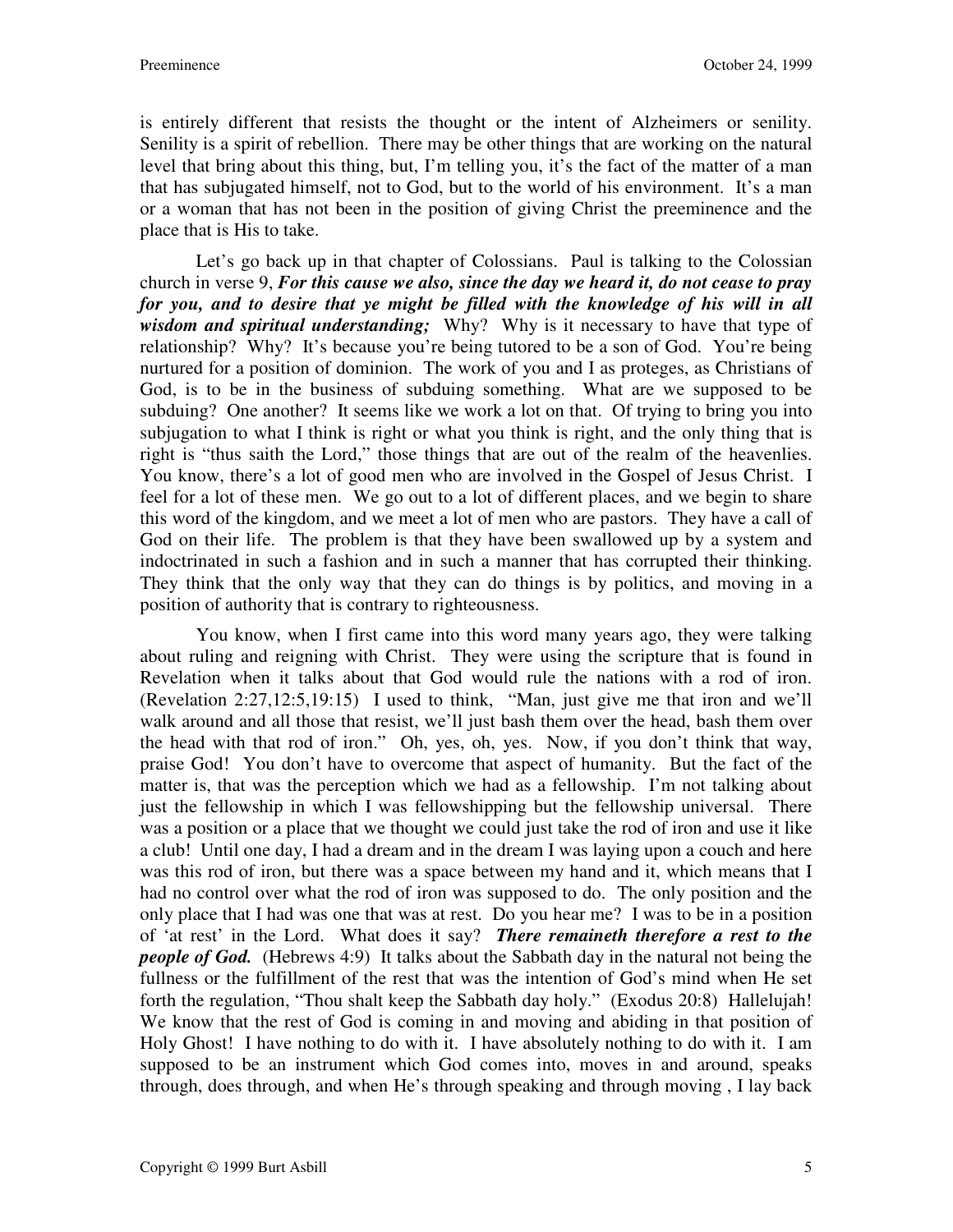down. I have nothing to say. I have nothing to do. It would be good if I could find that place where I don't have anything to do.

*That ye might walk worthy of the Lord unto all pleasing, being fruitful in every good work, and increasing in the knowledge of God.* (Colossians 1:10) Are we increasing in the knowledge of God? I don't mean what you know about God, although that has something to do with it. I mean, is your knowledge or your awareness of the reality of God expanding? Is it increasing? Are you more sure of God today than you were yesterday? Given the set of circumstances where the devil rises up to cause you to begin to doubt the faithfulness of God, would you be able to resist the devil in that position? Increasing in the knowledge of God. I don't think that we're increasing. I think that a lot of the church is marking time. Do you know what marking time is? You go absolutely nowhere. You spend a lot of effort and a lot of energy and you wear your shoes out, and you go nowhere. You cover no ground. It's just marking time. You just march in one spot. Tread, tread, tread. If you march long enough, you'll dig a hole, even. You just get deeper down in the dirt, deeper down in the dirt, deeper down in the dirt. Pretty soon you're in a hole and you say, "Oh, God! I'm in this hole!" But it's a hole that you dug by marking time! You're not going forward. Your knowledge is not increasing in God. It says, "Being fruitful in every good work." How many of you are working for God? You're working for yourselves. You're earning a living. You're raising your families. You might be a good citizen in your community. I don't know. But how many of you are working for God? Working! Working for God! Working for God! There's a work that God expects you to do whether you do it or not! And you're going to be held accountable. Hello! Working for God. Working for God. WORKING for God! We're working a lot for ourselves. We're like the people that Hosea talks about. How many of you have a large savings account? How many of you put your money in the bank? In that bag with holes in it? You put it in the bank and you go back to draw it out, and it's already gone because you've been writing checks all week. How many of you feel like you've got a bag with holes in it? Not enough money. Why? Why? Why? It's because we're not giving Him preeminence. We're not giving Him a position of authority. You're not doing what you're supposed to be doing. You're not working for God. I'm not talking about just the financial position of responsibility. Come on, give me a break! I'm talking about working for God. It says, that you be fruitful! Fruitful! Fruitful means an increase. Fruitful! Fruitful! How are you affecting your environment?

 I went into a store this morning and I got myself a cup of tea. It was on our way down here. We come early to pray. I missed it. I had to repent. I had to repent. I missed it. I missed it. I missed it. I didn't even know that I'd missed it until I got in the car, you understand. And then it hit me! I missed it! I went up to the counter and I said to the man (you know how we just kind of pass the time of day with the clerk), "How are you today?" He said, "I'm fine, if I can just get over this cold." And then he began to talk about his cold, and he said, "Well, I guess the only thing that you can really do is to take Vitamin C and get plenty of rest." And I said, "Well, I guess that's true." Turned around, paid for my tea, walked out to the car, and when I got into the car, the Lord spoke to me. He said, "You blew it! You blew it! You could have said, 'Have somebody pray for you. I have been a witness of individuals that have been prayed for and have received a healing in their bodies. God can heal you! Would you like me to pray for you?'"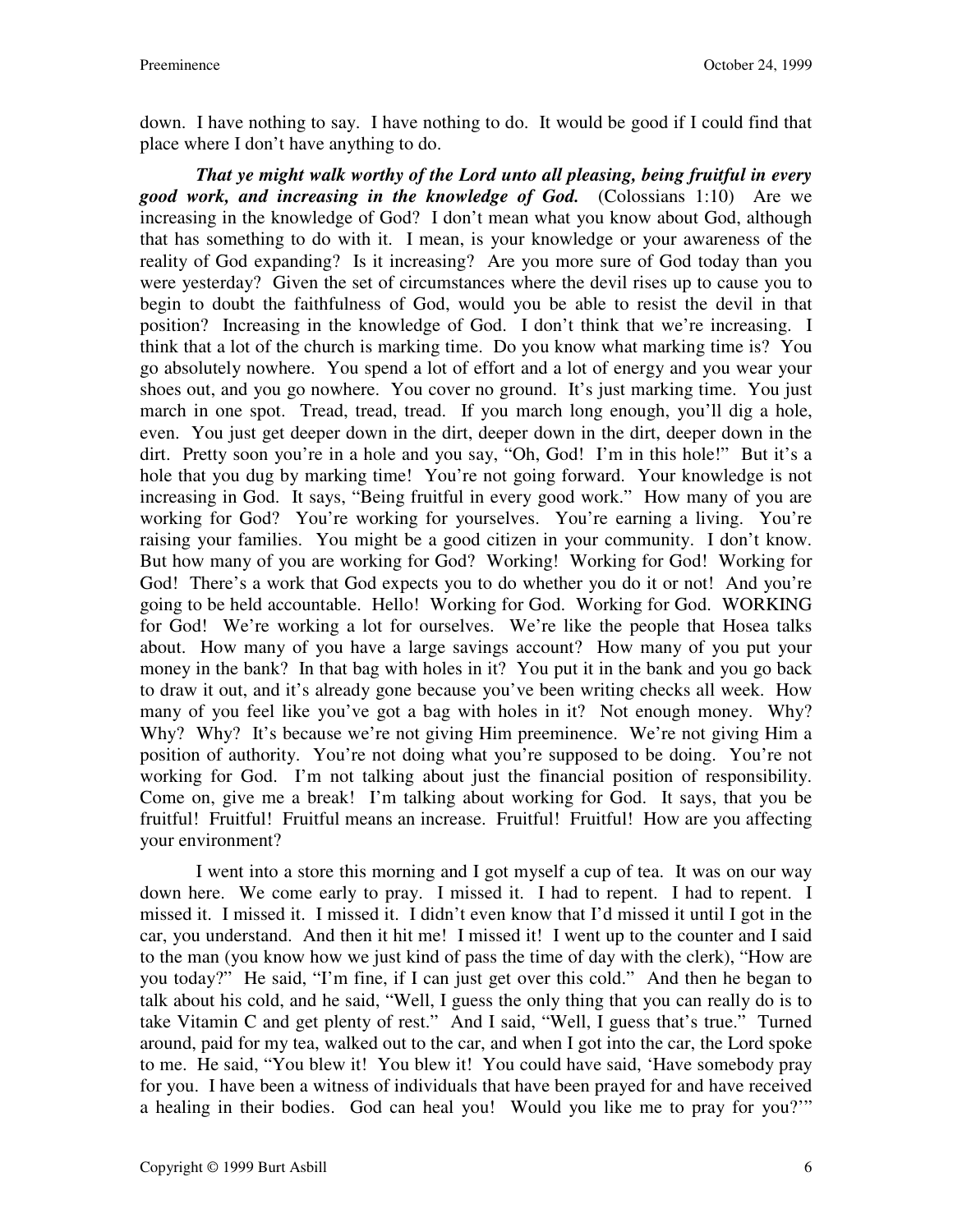What!? Right there in the store!? Right there at the counter and there was a person behind me? My goodness! I have a position of responsibility! He says that I am to replenish the earth! There's a replenishing that I could have done to that man's earth! Do you hear me? I don't know if the blood will be there, do you know what I mean? I don't know but I pray that God will give me another opportunity and that I will not be so slow or dim-witted or so overshadowed with my environment that I am not conscious of the voice of God that is talking to my ears!

 You know, we've had two people get saved within the last two months, maybe. I wonder if anyone has talked to them about that salvation experience. I wonder if anyone has talked to them about the possibility of them wanting to be baptized. Has anyone given it any thought as to whether they need some sort of instruction with regard to living as a Christian? Or did we just say, "Well, they're saved. That's enough. Let's just send them on their way." I don't see either of them here this morning. I wonder what happened to them. Anybody check on them? "Are you coming to service on Sunday?" I think we have a responsibility. I don't think we're living up to the position of expectation, brethren.

 That you be fruitful in every good work. (Colossians 1:10) Fruitful. Fruitful. Are you going to school? How is your testimony with the students that you sit next to? What is it that you're saying to them about their soul? What are you doing with regards to their position of captivity? Are you replenishing? Are you being fruitful in the works of righteousness in regard to their situation? What about your neighbor? Do you know anything about him? Do you know if they go to church? Do you know if they need Jesus? What do you know? Be fruitful! Be fruitful! Look around! Do we look too fruitful? Why? Why? Why? Most of it is because we're so involved with our own personal involvement. Most of our environment is pressing us, pressing us. We are subjugated to the fits of humanity that come with regard to our personal position of living. Why!? Why? It's because we don't have a reality or a knowledge of the position of the relationship or expectation. It says, *being fruitful in every good work* and it takes the fruitfulness of good works to bring forth the increasing in the knowledge of God. It's just like a tree that produces an apple. Do you hear me? There's a process that the apple goes through to come to the place where it's ready to pick and ready to eat. Think about that. The more fruitful you become, the more edible you should be. It says to present your bodies as living sacrifices. (Romans 12:1) How many of you are in situations where some demand was being made upon you that you personally did not necessarily want to submit to? What was your reaction? What was your position of relationship with that type of circumstance? Did you become edible or did you resist being picked and bit?

*Strengthened with all might, according to his glorious power, unto all patience and longsuffering with joyfulness*; (Colossians 1: 11) We want to have the glory. We want to have the might. We want to have the recognition. We want to have the effervescence, the bubbles. We want the power! We want the position of prestige, of what it means to be really spiritual! The problem is that a lot of us talk more with our mouths than with our lives. Are you there? Are you getting mad at me? More of us talk with our mouths than we talk with our lives! Our lives should be testifying to the power of resurrection! Our lives should be testifying to the power of resurrection! It says we are to be, *Strengthened with all might, according to...* Not your power. Not your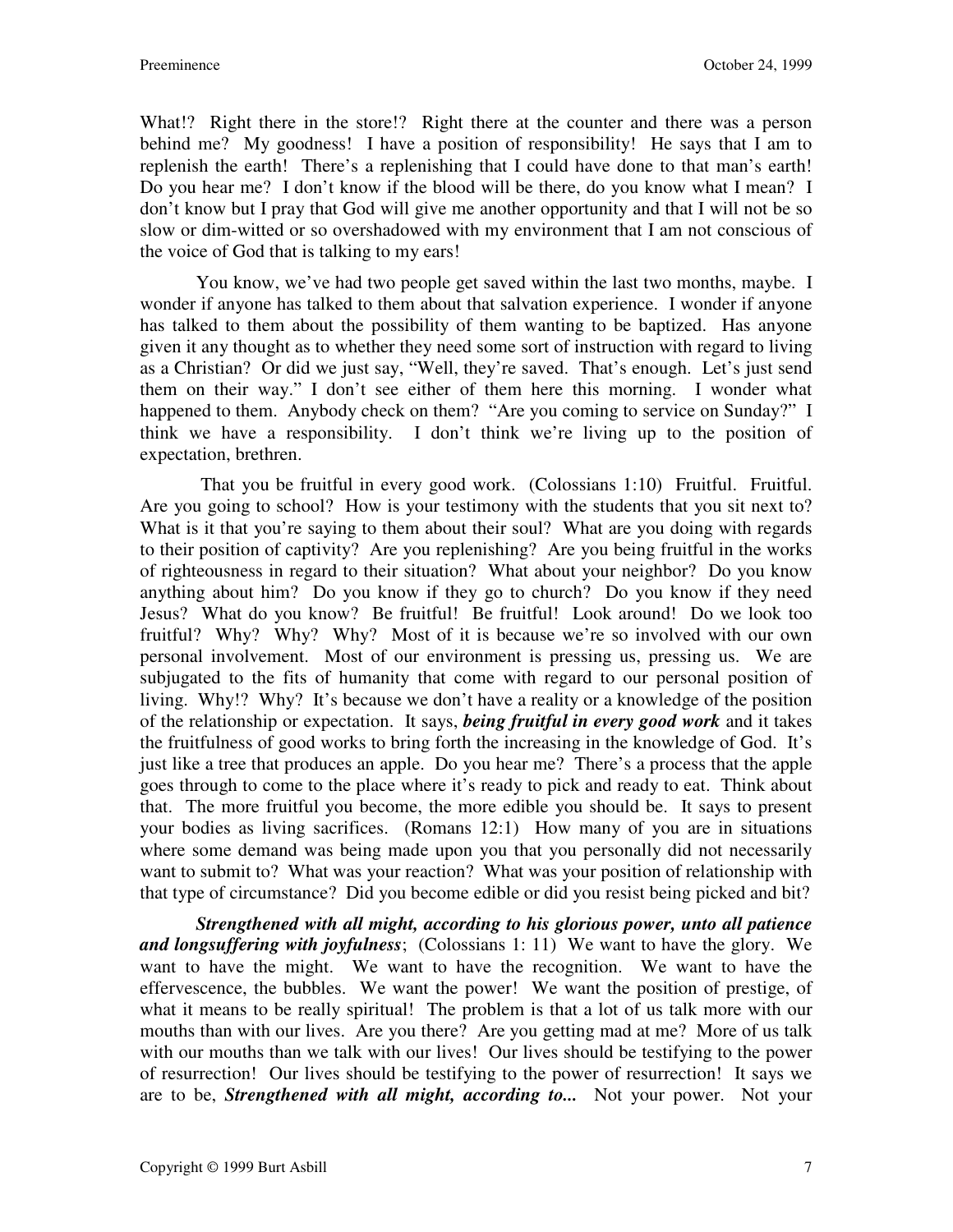situation. Not your financial prosperity. Not your position of strength or know-how. Not your mechanical ability to perform or function in a particular set of circumstances. That has nothing to do with it. Do you hear me? Sister read a verse here the other night, The meek shall inherit the earth. (Matthew 5:5) That means that if you don't have the spirit of meekness, you have no inheritance. If you're not having the spirit or the quality or the character of meekness worked within the fabric of your character (if you're always wanting to blow your own horn and to testify of your own testimony of the position or the place of your excellence of knowledge, your excellence of strength, your excellence of witnessing, your ability not to let the other person get the upper hand over you), you have no inheritance. You have no inheritance. It says that the meek shall inherit the earth. Hallelujah! *Strengthened with all might, according to his glorious power...* Whose glorious power? Whose power? What glorious power? What is he talking about? What is he talking about? Be strengthened.

 Turn with me over into John. Let's read at the first chapter, first verse, *In the beginning was the Word, and the Word was with God, and the Word was God. The same was in the beginning with God.* Do you understand the relationship? God is preeminent. God is exalted. God is in that position of overshadowing. God is in everything. Without God there is nothing! Nothing, nothing, nothing! If there were no God, you wouldn't have the chair that you're sitting on! Without God, you wouldn't have the life within you to sit upon the chair that you wouldn't have! God is in everything! It says that if it were necessary, the rocks...you know that when they make cement they put rocks in the cement? It means that if no one here wanted to praise God, God could speak to the rocks that are in the cement and they would praise His name! (Luke 19:40) They would praise His name! Verse 2 and 3, *The same was in the beginning with God. All things were made by him...* That that is why the rocks can praise Him. Did you know it? Because in them is a piece of God! That's why the Bible talks about the trees clapping their hands. Do you know that God designed nature in such a manner and in such a way that it exemplifies the praise and the worship that it has for an Almighty Creator, a Creator that would create and breathe upon dirt to bring forth beauty?

 It says that all creation groaneth and travails. (Romans 8:22) Brethren, how much groaning, how much travailing, how much laboring in the Spirit are we laboring for a liberation? I would think that we might have to stand at the end of time, giving account for the fact that the grass out there was in a position of travail a lot longer and a lot more fervently than my flesh! It says ALL creation groaneth and travaileth. It says without Him, nothing was made. Hello! Nothing was made without Him. Now, how did He make something out of nothing? How did He do it? He just reached into Himself, pulled out something, and He put it down and it did just exactly what He told it to do. When He said, "You grow as a tree," it grew as a tree. When He said, "You grow as a bush," it grew as a bush. He said, "You are a rock," and it became a rock. When He said, "You are a bird," it became a bird. When He said, "You are a lion," it became a lion. When He said, "You are an elephant," it became an elephant. No matter what it was, it says ALL THINGS were made by Him. We don't know that. We don't know that or we do not recognize that position. The Bible says that we are to bring those things into subjection, not for the purpose of ruling them and commanding them, but that they might be liberated.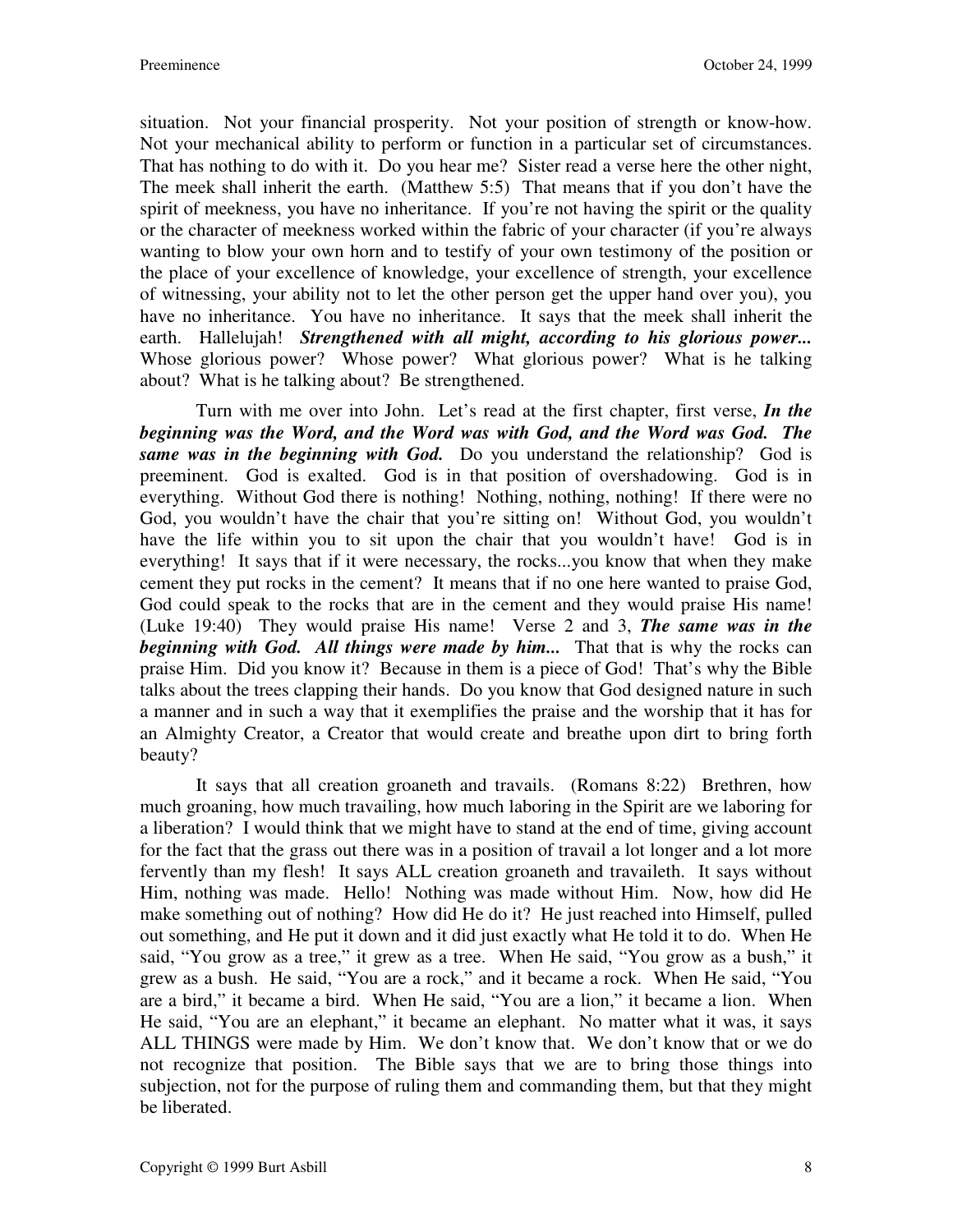*All things were made by him; and without him was not any thing made that was made.* (John 1:3) Not any thing. Not one little thing. Not one little speck of dirt. Not one little speck of dust. Not one little piece of anything was not made without Him! How did He make it? He took it out of His own bosom! So much for the Big Bang, or whatever they call it. Verse 4, *In him was life; and the life was the light of men.* We're talking about glory. We're talking about the effervescence, the shekinah glory, the reality, the magnitude, the magnificence of God Himself! We don't have words in the English language that can describe the excellence of His glory! We don't know about it!

*And the light shineth in the darkness; and the darkness comprehended it not. There was a man sent from God, whose name was John. The same came for a witness, to bear witness of the Light, that all men through him might believe. He was not that Light, but was sent to bear witness of that Light.* (John 1:5-8) You and I are supposed to be like John! Do you hear me? We are supposed to be witnesses unto the Light. What light? The Light that was in the beginning with God, that God said was the Word and the Word was in God and God was the Word and in Him was all life. Without Him nothing was made! Hello. John was sent to bear witness of the light. You and I are being sent. We are being commissioned! Verse 9, *That was the true Light, which lighteth every man that cometh into the world. He was in the world, and the world was made by him,* (you and I were made by Him) *and the world knew him not.* I suppose that many of us think that what Peter did was a very despicable thing, a very bad thing, but you know, we have so many times and so many opportunities, like the opportunity today before I came to service. The fact that I did not speak to the man was not a conscious, deliberate effort to not speak, it was that my consciousness of Him was at a lull. It was at a low ebb. I need more of a reality of Him so that I do not deny Him! It's a denying not to speak of the God who created me. It's a denying of Him not to be a testimony and a witness to the life that is within me! It's a denial of Him! We are guilty, we are guilty, we are guilty. Guilty, guilty, guilty, guilty, guilty. Guilty of the same act of defiance or cowardliness or timidity (I don't care what it is!). I don't know. I do know. We're more conscious of the ramifications of testifying to the power of God to those that are around us than we are of the ramifications of NOT doing it.

 Sometimes we're intimidated by the fear of emotional ostracizing. Do you hear me? Emotional ostracizing. That means when those in your family persecute you and they set you aside as some lunatic or some fanatic because all that you're ever talking about is God. And that you won't participate or do certain things with them in certain activities because it's not righteousness and it does not bring life, it does not bring a testimony of the power of resurrection of Jesus Christ within the midst of that environment. Sad to say, most of us submit and we allow...we allow, allow, ALLOW the works of unrighteousness to move within our own personal environment because we're afraid of emotional criticism or emotional ostracizing. We need to testify to the power of the risen Lord! We need to testify to the power of the Holy Ghost which energizes you to move in the realm of the heavenlies! We need to be a testimony of the life that God said He sent John. Who's He going to send in this hour? John is long gone. He's dead. He's gone on. He's over there in that heavenly host and company of people. Who is He going to send in this hour? Has His plan changed? Has John walked through the length and the breadth of this land? Has he testified to the Saducees and the Pharisees? "You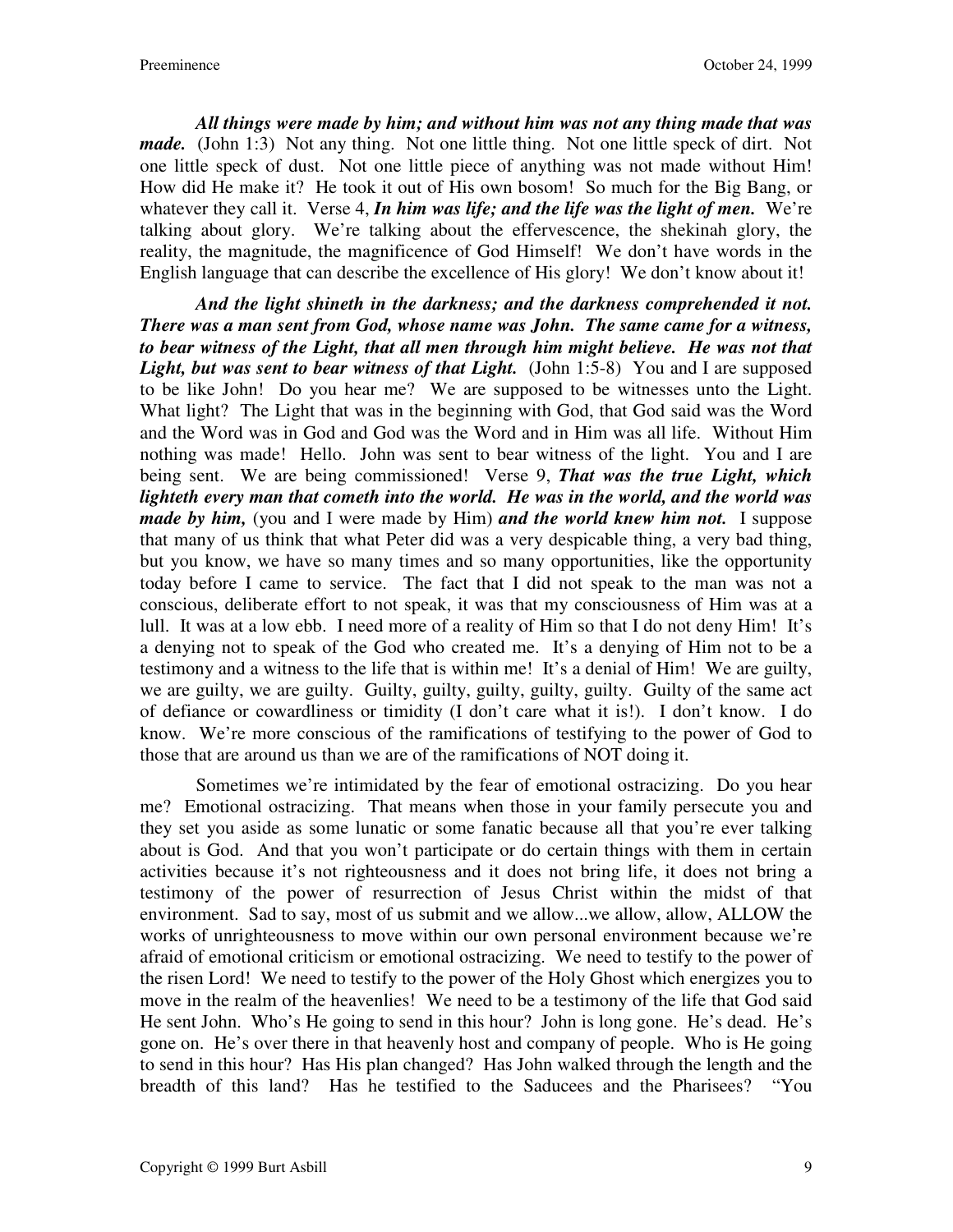generation of liars! Hypocrites! What are you doing, coming down here to get baptized?"

 Verse 10, *He was in the world, and the world was made by him, and the world knew him not.* The world that you're living in, does it know Him? The environment in which you find yourself planted, does it know Him? Do they know Him? Do they know that they are living by the grace and the mercy of God? Do they know that the breath that they are drawing has been a Divine gift that has been given unto them? Do they know that there is a calling and an election upon their lives? How about yours? Verse 11, *He came unto His own, and his own received him not.* I do not think this verse is pertinent to just the house of natural Israel. I think this verse is pertinent to what we call "the come-outers," the end time Body of people, the sons of God. *He came unto his own.* Who was His own? Did He not call Israel His son? Did He not call Israel, "You are my son whom I have brought up out of Egypt, out of the land of bondage"? What was He talking about? He was talking about the church. He's coming. He said that He has come unto His own. How is He coming in your set of circumstances? How is He manifesting? He is coming, you know. I'm not talking about His "coming" coming. There's a coming before the coming! He comes daily! He gives you and I opportunities daily to manifest and to walk in to your personal business. What are you doing with your time? How productive are you in the things that pertain to righteousness?

 Now, remember that we started talking over here about the glory. Colossians 1:11 said, *Strengthened with all might, according to his glorious power,* Back in John 1:12, *But as many as received him, to them gave he power to become...* You aren't just a son by becoming a Christian, being saved, or being filled with the Holy Ghost. The job has only just started. He has got His proverbial foot in the door. That's all! The rest is up to you! To become something, you have to work at it. You have to labor at it. You have to get involved with it. You have to do what you're doing and not do it unto a man, but do it unto the Lord, because as a prospective son of God, He creates an environment and He sticks you in it. He says that to them that receive him, to them gave He the power. Power. It's like *dunamis*, dynamite. Power. Colossians says that we should be, *Strengthened with all might, according to his glorious power*.

 " *...power to become the sons of God, even to them that believe on his name: Which were born, not of blood, nor of the will of the flesh, nor of the will of man, but of God.* (John 1:12 and 13) Brethren, we need to be strengthened unto all patience. How many of you like to wait? I don't like waiting. Just ask my wife. I don't like waiting. I don't like waiting, but it seems as though waiting is one of the major positions of existence. But it's not passive. You don't just sit down there, fold your hands, twiddle your thumbs, look around and try to find something that you can focus your eyes on so that you might not be so bored as you wait, or so troubled. It's occupying. Hello! Occupying. You begin to look around within the environment of your soul, the environment of your home, the environment of your community, and begin to see what you can do to make the coming of Jesus more pleasant, more visible, more effective. Waiting is not passive. "Oh, I'm waiting on the Lord. I'm just waiting here, listening, waiting for God to speak. I'm just waiting that I might know the will of the Lord." The Word says that you and I are to occupy. The scripture is, until He comes. (Luke19:13) We're to occupy. Occupy what? What are we supposed to occupy? We're to occupy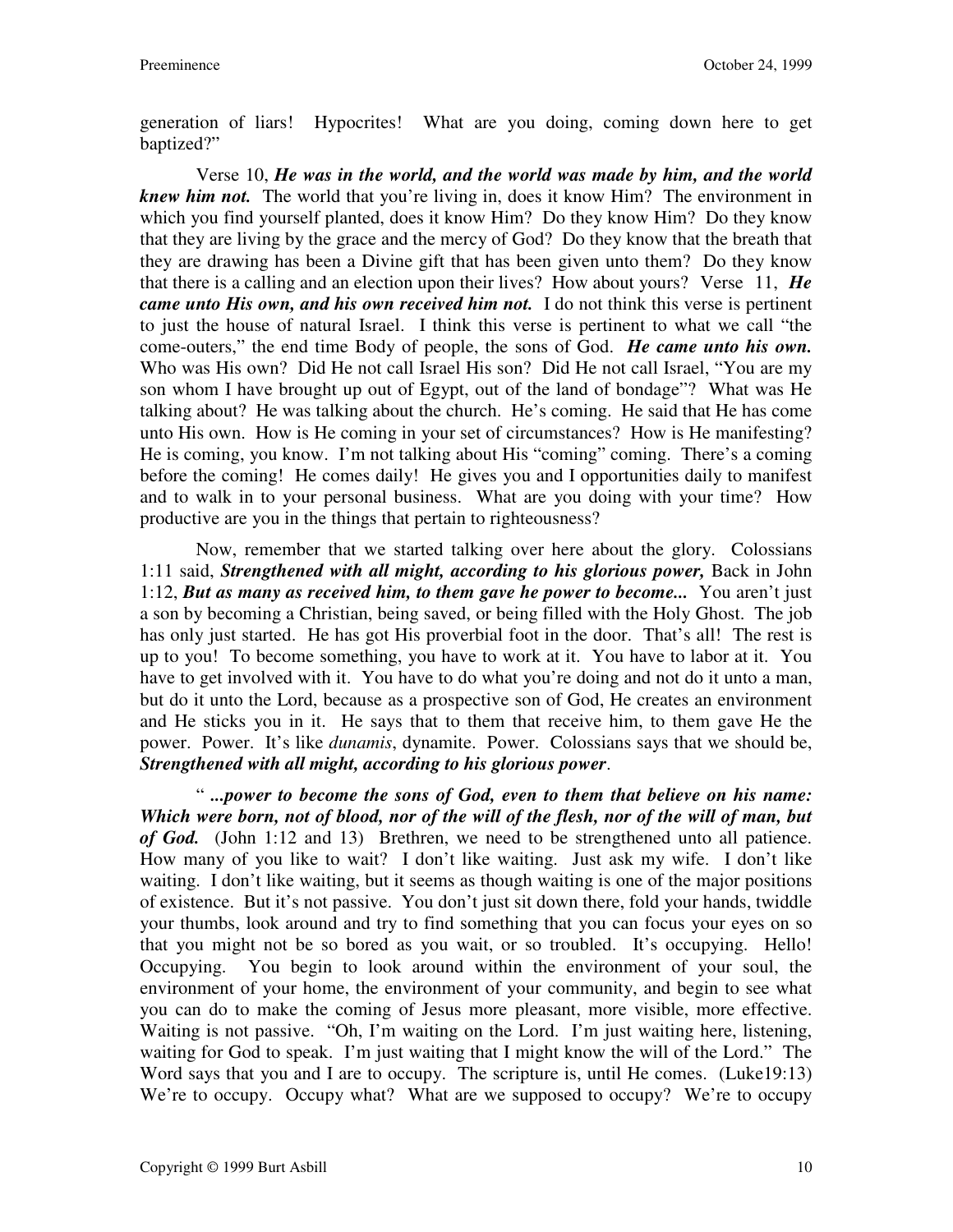our soul, occupy our environment, occupy the land where we are planted or where God has put us. We're to do, and to do, and to do, until God says to do something else.

*Strengthened with all might, ...power, ...patience and longsuffering...* It's not enough just to have patience. It's not enough just to longsuffer, although we would like the verse just to end right there. We could take our little white-out and mark out the rest of that verse. It wouldn't work, though. It would still be in the mind of God. He says that we are to be patient and longsuffering with joyfulness. What does Peter say? *Beloved, think it not strange concerning the fiery trial which is to try you, as though some strange thing happened unto you: But rejoice...* (1 Peter 4:12 and 13a) How much rejoicing have you been doing IN your tribulation? Have you been rejoicing against your tribulation? 1 Peter 4:13, *But rejoice, inasmuch as ye are partakers of Christ's sufferings...* You thought you were suffering on your own! "Well, God, look at me! I don't like having to go through this! What about them, God? What about them, God? They're not going through this! What about them? Can't you do something about them? Why are you giving it all to me?" It makes no difference what they're going through! If you're suffering, and you're called to be a son of God, *...inasmuch as ye are partakers of Christ's sufferings; that, when his glory shall be revealed, ye may be glad also with exceeding joy.* Hallelujah! *Strengthened with all might, according to his glorious power...* Come on, brethren! 1 Peter 4:14a, *If ye be reproached for the* 'nature' *of Christ, happy are ye; for the spirit of glory...* Do you want to know what glory is? Get tribulated! Do you want to know what glory is? Get tribulated! Find some tribulation! Pray for tribulation!

 There was a sister in Nigeria in a little place called Ikpe. You probably all know about her or have heard about her. She had her testimony in some of the articles that we have written over the periods of time. The woman started a little church out there that we were involved with and they persecuted her, ostracized her, and even tried to kill her with witchcraft. And when that didn't work, they sent someone with poison to try to kill her because of the testimony of the power of the glory of the resurrection that was coming out of her place of residence that she had turned over to the church. You think your home is hectic? Turn it into a church! People come, people go. It doesn't make any difference, people call you up in the middle of the night. They're in trouble and they're hurt and you can help them. They want help! You have to be instant in season and out of season. (II Timothy 4:2) Things cooled down. Things got a little calm. She said, "Oh, God! Have you left me? God, have you deserted me? Have you set me on the shelf? Give me more tribulation!" Would to God that we had a church (not one individual here or one individual there) that had the attitude like Peter had or like Paul had! He said to be exceedingly glad when you find yourself in the midst of multiple tribulation. "Only one at a time! God, I can only take them one at a time! Just give them to me one at a time. I don't want any more! I've got trouble with my kid! I've got trouble with my husband! I've got trouble with my car! I've got trouble at my job! I can't handle it, God. Take it away! Let the heat off! I just want one at a time!" He said to be exceedingly glad! Why? Why, why, why, why? Why is it so difficult? It's because we don't understand. Our focus is not on being a son of God, not in the aspect of that He might be glorified and that He might have preeminence. He wants preeminence! He is GOD! He will have preeminence, whether we give Him preeminence or not! God is going to have preeminence. He is going to raise up a people who will be His people and He will be